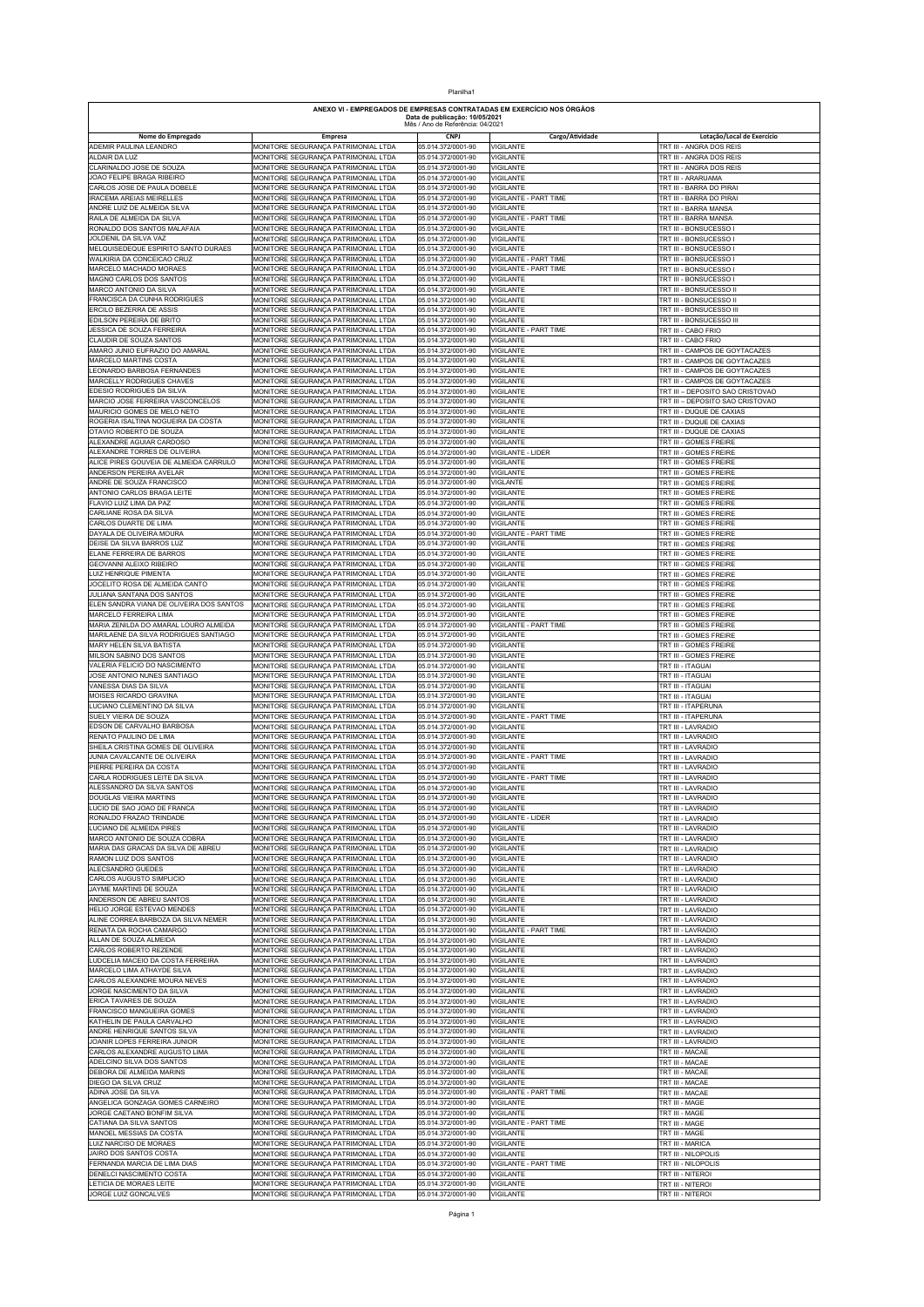| Planilha1                                                   |                                     |                    |                              |                                        |  |  |  |  |
|-------------------------------------------------------------|-------------------------------------|--------------------|------------------------------|----------------------------------------|--|--|--|--|
| JORGE CARLOS AGUIAR RODRIGUES                               | MONITORE SEGURANÇA PATRIMONIAL LTDA | 05.014.372/0001-90 | <b>VIGILANTE</b>             | TRT III - NITEROI                      |  |  |  |  |
| MOACIR CUSTODIO DE CAMPOS                                   | MONITORE SEGURANÇA PATRIMONIAL LTDA | 05.014.372/0001-90 | VIGILANTE                    | TRT III - NITEROI                      |  |  |  |  |
| VITOR EMANOEL DE AGUIAR SOUZA                               | MONITORE SEGURANÇA PATRIMONIAL LTDA | 05.014.372/0001-90 | VIGILANTE - PART TIME        | trt III - Niteroi                      |  |  |  |  |
| JOSUE PAULO DE OLIVEIRA                                     | MONITORE SEGURANÇA PATRIMONIAL LTDA | 05.014.372/0001-90 | VIGILANTE                    | TRT III - NITEROI                      |  |  |  |  |
| CAIO OLIVEIRA CORDEIRO                                      | MONITORE SEGURANÇA PATRIMONIAL LTDA | 05.014.372/0001-90 | <b>VIGILANTE</b>             | TRT III - NOVA FRIBURGO                |  |  |  |  |
| EVA LUCIA DA SILVA GUERRA                                   | MONITORE SEGURANÇA PATRIMONIAL LTDA | 05.014.372/0001-90 | VIGILANTE - PART TIME        | TRT III - NOVA FRIBURGO                |  |  |  |  |
| DEISIS DE ANDRADE GONCALVES                                 | MONITORE SEGURANÇA PATRIMONIAL LTDA | 05.014.372/0001-90 | VIGILANTE - PART TIME        | TRT III - NOVA IGUACU                  |  |  |  |  |
| MARCIO SOARES DA SILVA HOLANDA                              | MONITORE SEGURANÇA PATRIMONIAL LTDA | 05.014.372/0001-90 | VIGILANTE                    | TRT III - NOVA IGUACU                  |  |  |  |  |
| CASSIO ROBERTO ANUNCIACAO SILVA MOTTA                       | MONITORE SEGURANÇA PATRIMONIAL LTDA | 05.014.372/0001-90 | VIGILANTE                    | TRT III - NOVA IGUACU                  |  |  |  |  |
| DANIELLE DE OLIVEIRA SILVA LEAL                             | MONITORE SEGURANÇA PATRIMONIAL LTDA | 05.014.372/0001-90 | <b>VIGILANTE</b>             | TRT III - NOVA IGUACU                  |  |  |  |  |
| ALBANESA ALMEIDA MORGADO                                    | MONITORE SEGURANÇA PATRIMONIAL LTDA | 05.014.372/0001-90 | VIGILANTE                    | TRT III - NOVA IGUACU                  |  |  |  |  |
| FERNANDA BARBOSA GRANADEIRO                                 | MONITORE SEGURANÇA PATRIMONIAL LTDA | 05.014.372/0001-90 | VIGILANTE                    | TRT III - PETROPOLIS                   |  |  |  |  |
| CAMILA MAYARA MACHADO DE SOUZA                              | MONITORE SEGURANÇA PATRIMONIAL LTDA | 05.014.372/0001-90 | VIGILANTE                    | TRT III - PETROPOLIS                   |  |  |  |  |
| ROMULO MARQUES CORREA TRINDADE                              | MONITORE SEGURANÇA PATRIMONIAL LTDA | 05.014.372/0001-90 | VIGILANTE                    | TRT III - PETROPOLIS                   |  |  |  |  |
| LUCIANO DO CARMO TRINDADE                                   | MONITORE SEGURANÇA PATRIMONIAL LTDA | 05.014.372/0001-90 | VIGILANTE                    | TRT III - PETROPOLIS                   |  |  |  |  |
| MARCOS ANSELMO ROSA                                         | MONITORE SEGURANÇA PATRIMONIAL LTDA | 05.014.372/0001-90 | VIGILANTE                    | TRT III - QUEIMADOS                    |  |  |  |  |
| WESLEY LEYDSON DA COSTA PINTO                               | MONITORE SEGURANÇA PATRIMONIAL LTDA | 05.014.372/0001-90 | VIGILANTE                    | TRT III - RAMOS                        |  |  |  |  |
| FABIO HENRIQUE PEREIRA DA SILVA                             | MONITORE SEGURANÇA PATRIMONIAL LTDA | 05.014.372/0001-90 | VIGILANTE                    | TRT III - RAMOS                        |  |  |  |  |
| MARINA BATISTA FONSECA                                      | MONITORE SEGURANÇA PATRIMONIAL LTDA | 05.014.372/0001-90 | VIGILANTE - PART TIME        | TRT III - RESENDE                      |  |  |  |  |
| PATRICIA LADEIRA MOREIRA                                    | MONITORE SEGURANÇA PATRIMONIAL LTDA | 05.014.372/0001-90 | <b>VIGILANTE</b>             | TRT III - RESENDE                      |  |  |  |  |
| EVANDRO ANDRADE ARANTES                                     | MONITORE SEGURANÇA PATRIMONIAL LTDA | 05.014.372/0001-90 | VIGILANTE                    | TRT III - RESENDE II                   |  |  |  |  |
| MATHEUS DE MATTOS LACERDA                                   | MONITORE SEGURANÇA PATRIMONIAL LTDA | 05.014.372/0001-90 | VIGILANTE - PART TIME        | TRT III - SAO CRISTOVAO I              |  |  |  |  |
| DENIS CAVALCANTI LACERDA                                    | MONITORE SEGURANÇA PATRIMONIAL LTDA | 05.014.372/0001-90 | VIGILANTE                    | TRT III - SAO CRISTOVAO I              |  |  |  |  |
| MARCELO GUSTAVO DO PATROCINIO                               | MONITORE SEGURANÇA PATRIMONIAL LTDA | 05.014.372/0001-90 | VIGILANTE                    | TRT III - SAO CRISTOVAO II             |  |  |  |  |
| JOAO MARCELO MONTES GUEDES                                  | MONITORE SEGURANÇA PATRIMONIAL LTDA | 05.014.372/0001-90 | VIGILANTE                    | TRT III - SAO CRISTOVAO II             |  |  |  |  |
| ANDERSON MICHAEL FERNANDES                                  | MONITORE SEGURANÇA PATRIMONIAL LTDA | 05.014.372/0001-90 | VIGILANTE                    | TRT III - SAO CRISTOVAO II             |  |  |  |  |
| EMERSON DA SILVA DO NASCIMENTO                              | MONITORE SEGURANÇA PATRIMONIAL LTDA | 05.014.372/0001-90 | VIGILANTE                    | TRT III - SAO CRISTOVAO II             |  |  |  |  |
| CHRISTIAN PENHA DE ABREU                                    | MONITORE SEGURANÇA PATRIMONIAL LTDA | 05.014.372/0001-90 | VIGILANTE                    | TRT III - SAO CRISTOVAO III            |  |  |  |  |
| PAULO SERGIO ANGELO DA SILVA                                | MONITORE SEGURANÇA PATRIMONIAL LTDA | 05.014.372/0001-90 | VIGILANTE                    | TRT III - SAO CRISTOVAO III            |  |  |  |  |
| DEREK ESCOBAR DE PAULA                                      | MONITORE SEGURANÇA PATRIMONIAL LTDA | 05.014.372/0001-90 | VIGILANTE                    | TRT III - SAO GONCALO                  |  |  |  |  |
| CAMILA GOMES DA SILVA                                       | MONITORE SEGURANÇA PATRIMONIAL LTDA | 05.014.372/0001-90 | VIGILANTE                    | TRT III - SAO GONCALO                  |  |  |  |  |
| ELEN DA COSTA RAFAEL FERREIRA                               | MONITORE SEGURANÇA PATRIMONIAL LTDA | 05.014.372/0001-90 | <b>VIGILANTE - PART TIME</b> | TRT III - SAO GONCALO                  |  |  |  |  |
| FABIO FERREIRA DOS SANTOS                                   | MONITORE SEGURANÇA PATRIMONIAL LTDA | 05.014.372/0001-90 | VIGILANTE                    | TRT III - SAO GONCALO                  |  |  |  |  |
| ALINE DA SILVA MOREIRA LEONARDO                             | MONITORE SEGURANÇA PATRIMONIAL LTDA | 05.014.372/0001-90 | VIGILANTE                    | TRT III - SAO JOAO DE MERITI           |  |  |  |  |
| BRUNO DA SILVEIRA GONCALVES                                 | MONITORE SEGURANÇA PATRIMONIAL LTDA | 05.014.372/0001-90 | VIGILANTE                    | TRT III - SAO JOAO DE MERITI           |  |  |  |  |
| DAVID DA SILVA MARTINS                                      | MONITORE SEGURANÇA PATRIMONIAL LTDA | 05.014.372/0001-90 | VIGILANTE                    | TRT III - SAO JOAO DE MERITI           |  |  |  |  |
| FLAVIO AUGUSTO SOARES DE FREITAS                            | MONITORE SEGURANÇA PATRIMONIAL LTDA | 05.014.372/0001-90 | VIGILANTE - LIDER            | TRT III - SEDE                         |  |  |  |  |
| THIAGO DA SILVA RODRIGUES                                   | MONITORE SEGURANÇA PATRIMONIAL LTDA | 05.014.372/0001-90 | VIGILANTE                    | TRT III - SEDE                         |  |  |  |  |
| LUIZ CARLOS DOS REIS                                        | MONITORE SEGURANÇA PATRIMONIAL LTDA | 05.014.372/0001-90 | VIGILANTE                    | TRT III - SEDE                         |  |  |  |  |
| SEBASTIAO MARCELO DA SILVA                                  | MONITORE SEGURANÇA PATRIMONIAL LTDA | 05.014.372/0001-90 | VIGILANTE                    | TRT III - SEDE                         |  |  |  |  |
| FELIPE DANTAS DO ESPIRITO SANTO                             | MONITORE SEGURANÇA PATRIMONIAL LTDA | 05.014.372/0001-90 | VIGILANTE                    | TRT III - SEDE                         |  |  |  |  |
| LEANDRO DOS SANTOS MELO                                     | MONITORE SEGURANÇA PATRIMONIAL LTDA | 05.014.372/0001-90 | COORDENADOR                  | TRT III - SEDE                         |  |  |  |  |
| LUANA CAROLINA JUNQUEIRA                                    | MONITORE SEGURANÇA PATRIMONIAL LTDA | 05.014.372/0001-90 | VIGILANTE                    | TRT III - SEDE                         |  |  |  |  |
| VANDERSON BRITO DOS SANTOS                                  | MONITORE SEGURANÇA PATRIMONIAL LTDA | 05.014.372/0001-90 | VIGILANTE                    | TRT III - SEDE                         |  |  |  |  |
| AMERICO DE FARIAS NETO                                      | MONITORE SEGURANÇA PATRIMONIAL LTDA | 05.014.372/0001-90 | VIGILANTE                    | TRT III - SEDE                         |  |  |  |  |
| GILBERTO SOUZA DE ANDRADE                                   | MONITORE SEGURANÇA PATRIMONIAL LTDA | 05.014.372/0001-90 | VIGILANTE                    | TRT III - SEDE                         |  |  |  |  |
| JORGE RODRIGUES DE OLIVEIRA                                 | MONITORE SEGURANÇA PATRIMONIAL LTDA | 05.014.372/0001-90 | VIGILANTE                    | TRT III - SEDE                         |  |  |  |  |
| MIGUEL GAZINEU SODRE PEDREIRA                               | MONITORE SEGURANÇA PATRIMONIAL LTDA | 05.014.372/0001-90 | VIGILANTE                    | TRT III - SEDE                         |  |  |  |  |
| BRUNO DOS SANTOS ALVES                                      | MONITORE SEGURANÇA PATRIMONIAL LTDA | 05.014.372/0001-90 | VIGILANTE                    | TRT III - SEDE                         |  |  |  |  |
| VIRGINIA DAMASCENO SILVA RODRIGUES                          | MONITORE SEGURANÇA PATRIMONIAL LTDA | 05.014.372/0001-90 | VIGILANTE                    | TRT III - SEDE                         |  |  |  |  |
| MANOEL GOUVEIA DO NASCIMENTO                                | MONITORE SEGURANÇA PATRIMONIAL LTDA | 05.014.372/0001-90 | VIGILANTE                    | TRT III - SEDE                         |  |  |  |  |
| BRUNA ALDINETE NOGUEIRA                                     | MONITORE SEGURANÇA PATRIMONIAL LTDA | 05.014.372/0001-90 | VIGILANTE                    | TRT III - SEDE                         |  |  |  |  |
| MARCOS MUNIZ LIMA                                           | MONITORE SEGURANÇA PATRIMONIAL LTDA | 05.014.372/0001-90 | VIGILANTE                    | TRT III - SEDE                         |  |  |  |  |
| LUCIANO CIRIACO DE PAULA                                    | MONITORE SEGURANÇA PATRIMONIAL LTDA | 05.014.372/0001-90 | VIGILANTE                    | TRT III - SEDE                         |  |  |  |  |
| JOZEMBERGUE DE JESUS DA SILVA                               | MONITORE SEGURANÇA PATRIMONIAL LTDA | 05.014.372/0001-90 | VIGILANTE                    | TRT III - SEDE                         |  |  |  |  |
| RENATA SILVA DE CASTRO                                      | MONITORE SEGURANÇA PATRIMONIAL LTDA | 05.014.372/0001-90 | VIGILANTE                    | TRT III - SEDE                         |  |  |  |  |
| ADELLE SILVA DE MELO COSTA<br>MEIRE LEANDRO SANTOS DE SOUZA | MONITORE SEGURANÇA PATRIMONIAL LTDA | 05.014.372/0001-90 | VIGILANTE                    | TRT III - SEDE                         |  |  |  |  |
| SANDRO AMANCIO PEREIRA                                      | MONITORE SEGURANÇA PATRIMONIAL LTDA | 05.014.372/0001-90 | VIGILANTE                    | TRT III - SEDE                         |  |  |  |  |
|                                                             | MONITORE SEGURANÇA PATRIMONIAL LTDA | 05.014.372/0001-90 | VIGILANTE                    | TRT III - SEDE                         |  |  |  |  |
| RODRIGO DE SOUZA COSTA                                      | MONITORE SEGURANÇA PATRIMONIAL LTDA | 05.014.372/0001-90 | VIGILANTE                    | TRT III - SEDE                         |  |  |  |  |
| ANDREZA SANTOS SILVA                                        | MONITORE SEGURANÇA PATRIMONIAL LTDA | 05.014.372/0001-90 | VIGILANTE                    | TRT III - SEDE                         |  |  |  |  |
| LUCIANO ALVES                                               | MONITORE SEGURANÇA PATRIMONIAL LTDA | 05.014.372/0001-90 | VIGILANTE                    | TRT III - SEDE                         |  |  |  |  |
| JANAINNA SOUZA BARROS                                       | MONITORE SEGURANÇA PATRIMONIAL LTDA | 05.014.372/0001-90 | VIGILANTE - PART TIME        | TRT III - SEDE                         |  |  |  |  |
| ALEXANDRE FERREIRA DA SILVA                                 | MONITORE SEGURANÇA PATRIMONIAL LTDA | 05.014.372/0001-90 | VIGILANTE - PART TIME        | TRT III - SEDE                         |  |  |  |  |
| CARLOS HENRIQUE CORREA DA SILVA                             | MONITORE SEGURANÇA PATRIMONIAL LTDA | 05.014.372/0001-90 | VIGILANTE                    | TRT III - TERESOPOLIS                  |  |  |  |  |
| WELLINGTON BARBOZA DE JESUS SOUZA                           | MONITORE SEGURANÇA PATRIMONIAL LTDA | 05.014.372/0001-90 | VIGILANTE                    | TRT III - TERESOPOLIS                  |  |  |  |  |
| FERNANDO BARBOSA VIEIRA                                     | MONITORE SEGURANÇA PATRIMONIAL LTDA | 05.014.372/0001-90 | <b>VIGILANTE</b>             | TRT III - TERESOPOLIS                  |  |  |  |  |
| TARCISIO LUIS DA SILVA                                      | MONITORE SEGURANÇA PATRIMONIAL LTDA | 05.014.372/0001-90 | VIGILANTE                    | TRT III - TRES RIOS                    |  |  |  |  |
| JESSICA DA SILVA SANTOS                                     | MONITORE SEGURANÇA PATRIMONIAL LTDA | 05.014.372/0001-90 | VIGILANTE - PART TIME        | TRT III - TRES RIOS                    |  |  |  |  |
| JORGE DA PAIXAO DE SOUZA                                    | MONITORE SEGURANÇA PATRIMONIAL LTDA | 05.014.372/0001-90 | <b>VIGILANTE</b>             | TRT III - VOLTA REDONDA I              |  |  |  |  |
| JHONATAN JOSE DA SILVA                                      | MONITORE SEGURANÇA PATRIMONIAL LTDA | 05.014.372/0001-90 | VIGILANTE                    | TRT III - VOLTA REDONDA I              |  |  |  |  |
| GEORGE DA ROCHA NOGUEIRA                                    | MONITORE SEGURANÇA PATRIMONIAL LTDA | 05.014.372/0001-90 | VIGILANTE                    | TRT III - GENERAL JUSTO                |  |  |  |  |
| JORGE ANTONIO GONCALVES DA SILVA                            | MONITORE SEGURANÇA PATRIMONIAL LTDA | 05.014.372/0001-90 | VIGILANTE                    | TRT III - GENERAL JUSTO                |  |  |  |  |
| MANOEL DA SILVA FILHO                                       | MONITORE SEGURANÇA PATRIMONIAL LTDA | 05.014.372/0001-90 | VIGILANTE                    | TRT III - GENERAL JUSTO                |  |  |  |  |
| SERGIO SIMOE DA SILVA                                       | MONITORE SEGURANÇA PATRIMONIAL LTDA | 05.014.372/0001-90 | <b>VIGILANTE</b>             | TRT III - GENERAL JUSTO                |  |  |  |  |
| ALESSANDRO ALVES PEREIRA                                    | TRANSEGURTEC TECNOLOGIA EM SERVIÇOS | 05.956.304/0001-40 | <b>BOMBEIRO LÍDER</b>        | TRT SEDE                               |  |  |  |  |
| RENATA NORONHA DE OLIVEIRA                                  | TRANSEGURTEC TECNOLOGIA EM SERVIÇOS | 05.956.304/0001-40 | <b>BOMBEIRO CIVIL</b>        | TRT SEDE                               |  |  |  |  |
| SIDNEY ANDRADE DA SILVA                                     | TRANSEGURTEC TECNOLOGIA EM SERVIÇOS | 05.956.304/0001-40 | <b>BOMBEIRO CIVIL</b>        | TRT SEDE                               |  |  |  |  |
| ANDRE SANTANA DA FONTE                                      | TRANSEGURTEC TECNOLOGIA EM SERVIÇOS | 05.956.304/0001-40 | <b>BOMBEIRO CIVIL</b>        | TRT SEDE                               |  |  |  |  |
| FELIPE LOPES DA SILVA                                       | TRANSEGURTEC TECNOLOGIA EM SERVIÇOS | 05.956.304/0001-40 | <b>BOMBEIRO LÍDER</b>        | TRT SEDE                               |  |  |  |  |
| DANTON VIANA COELHO                                         | TRANSEGURTEC TECNOLOGIA EM SERVIÇOS | 05.956.304/0001-40 | <b>BOMBEIRO CIVIL</b>        | TRT SEDE                               |  |  |  |  |
| RAPHAEL CHACARA FONSECA                                     | TRANSEGURTEC TECNOLOGIA EM SERVIÇOS | 05.956.304/0001-40 | <b>BOMBEIRO CIVIL</b>        | TRT SEDE                               |  |  |  |  |
| GABRIEL DA SILVA GALDINO                                    | TRANSEGURTEC TECNOLOGIA EM SERVIÇOS | 05.956.304/0001-40 | <b>BOMBEIRO CIVIL</b>        |                                        |  |  |  |  |
| CLAUDIO MARCOS F. DE SOUZA                                  | TRANSEGURTEC TECNOLOGIA EM SERVIÇOS | 05.956.304/0001-40 | BOMBEIRO LÍDER               | TRT SEDE<br>TRT SEDE                   |  |  |  |  |
| WESLEY SANTOS REIS                                          | TRANSEGURTEC TECNOLOGIA EM SERVIÇOS | 05.956.304/0001-40 | <b>BOMBEIRO CIVIL</b>        | TRT SEDE                               |  |  |  |  |
| LUCIENE JARDIM DA SILVA                                     | TRANSEGURTEC TECNOLOGIA EM SERVIÇOS | 05.956.304/0001-40 | <b>BOMBEIRO CIVIL</b>        | TRT SEDE                               |  |  |  |  |
| JAQUELINE TAVARES DE R. OLIVEIRA                            | TRANSEGURTEC TECNOLOGIA EM SERVIÇOS | 05.956.304/0001-40 | <b>BOMBEIRO CIVIL</b>        | TRT SEDE                               |  |  |  |  |
| LEONARDO TAVARES DA SILVA                                   | TRANSEGURTEC TECNOLOGIA EM SERVIÇOS | 05.956.304/0001-40 | <b>BOMBEIRO LÍDER</b>        | TRT SEDE                               |  |  |  |  |
| JORGE LUIZ MAURÍCIO                                         | TRANSEGURTEC TECNOLOGIA EM SERVIÇOS | 05.956.304/0001-40 | <b>BOMBEIRO CIVIL</b>        | TRT SEDE                               |  |  |  |  |
| MAURO BRITO DOS SANTOS                                      | TRANSEGURTEC TECNOLOGIA EM SERVIÇOS | 05.956.304/0001-40 | <b>BOMBEIRO CIVIL</b>        | TRT SEDE                               |  |  |  |  |
| ALAN GUIMARÃES DA SILVA                                     | TRANSEGURTEC TECNOLOGIA EM SERVIÇOS | 05.956.304/0001-40 | <b>BOMBEIRO CIVIL</b>        | <b>TRT SEDE</b>                        |  |  |  |  |
| WILLIAN LEO LOPES                                           | TRANSEGURTEC TECNOLOGIA EM SERVIÇOS | 05.956.304/0001-40 | <b>BOMBEIRO CIVIL</b>        | COBERTURA DE FÉRIAS TRT SEDE BC SIDNEY |  |  |  |  |
| WILLIAN FERREIRA COLLODETTI                                 | TRANSEGURTEC TECNOLOGIA EM SERVIÇOS | 05.956.304/0001-40 | <b>BOMBEIRO LÍDER</b>        | TRT LAVRADIO                           |  |  |  |  |
| CARLOS MAGNO LIMA E SILVA                                   | TRANSEGURTEC TECNOLOGIA EM SERVIÇOS | 05.956.304/0001-40 | <b>BOMBEIRO CIVIL</b>        | TRT LAVRADIO                           |  |  |  |  |
| JESSICA CRISTINA DA C. TEIXEIRA                             | TRANSEGURTEC TECNOLOGIA EM SERVIÇOS | 05.956.304/0001-40 | <b>BOMBEIRO CIVIL</b>        | <b>TRT LAVRADIO</b>                    |  |  |  |  |
| ROMARIO DOS SANTOS SILVA                                    | TRANSEGURTEC TECNOLOGIA EM SERVIÇOS | 05.956.304/0001-40 | <b>BOMBEIRO LÍDER</b>        | TRT LAVRADIO                           |  |  |  |  |
| FABIO DE SOUZA PEDERNEIRAS                                  | TRANSEGURTEC TECNOLOGIA EM SERVIÇOS | 05.956.304/0001-40 | <b>BOMBEIRO CIVIL</b>        | <b>TRT LAVRADIO</b>                    |  |  |  |  |
| ENOQUE MACHADO DA ROCHA                                     | TRANSEGURTEC TECNOLOGIA EM SERVIÇOS | 05.956.304/0001-40 | <b>BOMBEIRO CIVIL</b>        | TRT LAVRADIO                           |  |  |  |  |
| BRUNO DA SILVA ARAUJO                                       | TRANSEGURTEC TECNOLOGIA EM SERVIÇOS | 05.956.304/0001-40 | <b>BOMBEIRO LÍDER</b>        | TRT LAVRADIO                           |  |  |  |  |
| JUNI GREICES BATISTA                                        | TRANSEGURTEC TECNOLOGIA EM SERVIÇOS | 05.956.304/0001-40 | <b>BOMBEIRO CIVIL</b>        | <b>TRT LAVRADIO</b>                    |  |  |  |  |
| TAIHANY RODRIGUES ALVES                                     | TRANSEGURTEC TECNOLOGIA EM SERVIÇOS | 05.956.304/0001-40 | <b>BOMBEIRO CIVIL</b>        | TRT LAVRADIO                           |  |  |  |  |
| SANDRO MOREIRA GUEDES                                       | TRANSEGURTEC TECNOLOGIA EM SERVIÇOS | 05.956.304/0001-40 | <b>BOMBEIRO LÍDER</b>        | TRT LAVRADIO                           |  |  |  |  |
| DAVID DA SILVA RAMOS                                        | TRANSEGURTEC TECNOLOGIA EM SERVIÇOS | 05.956.304/0001-40 | <b>BOMBEIRO CIVIL</b>        | TRT LAVRADIO                           |  |  |  |  |
| GUILHERME DA SILVA DE OLIVEIRA                              | TRANSEGURTEC TECNOLOGIA EM SERVIÇOS | 05.956.304/0001-40 | <b>BOMBEIRO CIVIL</b>        | TRT LAVRADIO                           |  |  |  |  |
| ANDERSON ALMEIDA RODRIGUES                                  | TRANSEGURTEC TECNOLOGIA EM SERVIÇOS | 05.956.304/0001-40 | <b>BOMBEIRO CIVIL</b>        | TRT GOMES FREIRE                       |  |  |  |  |
| FABIO ALEXANDRE DOS SANTOS                                  | TRANSEGURTEC TECNOLOGIA EM SERVIÇOS | 05.956.304/0001-40 | <b>BOMBEIRO CIVIL</b>        | TRT GOMES FREIRE                       |  |  |  |  |
| MARCO ANTÔNIO SÁ DOS SANTOS                                 | TRANSEGURTEC TECNOLOGIA EM SERVIÇOS | 05.956.304/0001-40 | <b>BOMBEIRO CIVIL</b>        | TRT GOMES FREIRE                       |  |  |  |  |
| THIAGO MARCELINO VICTOR                                     | TRANSEGURTEC TECNOLOGIA EM SERVIÇOS | 05.956.304/0001-40 | <b>BOMBEIRO CIVIL</b>        | TRT GOMES FREIRE                       |  |  |  |  |